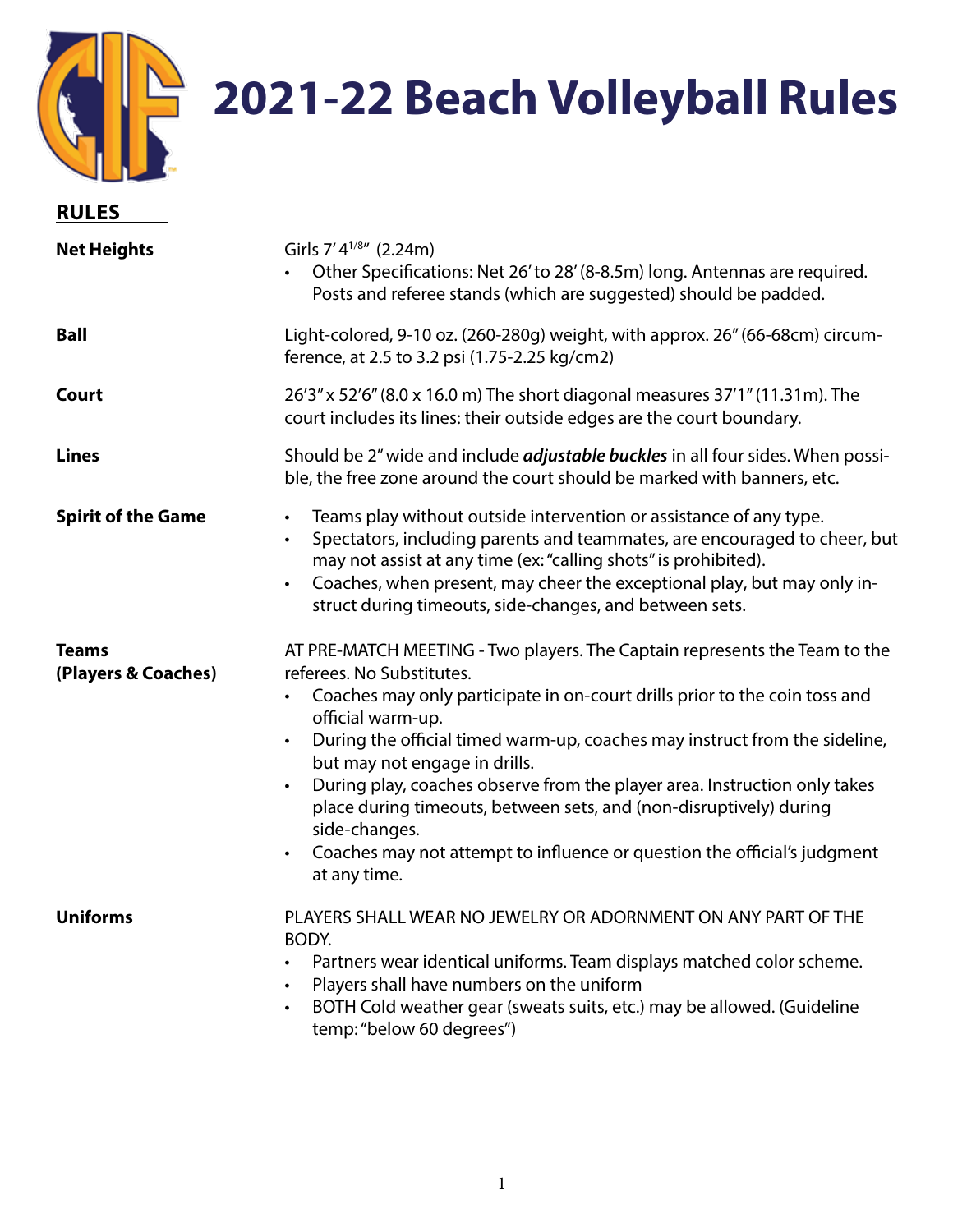

## **Match Format**

"Eight Minute" Pre-Match Protocol: coin toss at -8, then warm-up.

- Winner of the coin toss chooses serve, receive or side. The other captain chooses from remaining options. Both captains state service order for the set.
- After the coin toss, the four players (only) share unlimited access to the entire court (Coaches may be on sideline, but not be involved in drills)
- Beach volleyball is played as Match Play, best-of-three sets played to 21, 21, (15). Rally scoring; win by two.
	- Scoring may be modified by Tournament Directors for specific events, (ex: "one set to 28," or "two sets only to 21, without deciding set").
	- All matches should utilize the etiquette of pre-match and post-match handshakes at the net between opponents.
	- Unless a referee is present to whistle the start and end of each rally, the players are encouraged to "call the score" before serving.
- SERVICE ORDER: Players alternate terms of service. Officials actively prevent wrong-server faults and may "call out" the correct server when necessary.
- POSITION FAULTS: Players (other than server) must be on court at moment of service (any position on court ). Server must initiate from playable area.
- COURT SWITCH After 7 points of play in sets 1 and 2, the teams should switch sides. This is not a time out or water break; players switch, then resume play.
	- Coaches may offer brief instruction during the court switch, but must not delay the match.
	- SCREENING: Serving team must take positions so that the receiving team is able to see EITHER the server OR the flight of the ball.
	- Fair Play: receiving team should use the "raised hand" signal to indicate a potential screen. Serving team should adjust position, without delay
- DELAY: The time between rallies should not exceed 12 seconds. In locations without banners or ball-retrievers, this guideline may be extended.
	- Violations result in Delay Warning, with subsequent occurrences leading to Delay Penalty.
- Each team may call one TIMEOUT per set. Timeouts (including TTO's) last 60 sec but teams are granted an extra 30 sec to move from/to court.
	- Thus timeouts may take 1:30 minutes total. Early resumption allowed. (Ref whistles when 15 sec. remain)
	- Teams are reminded that timeouts should be taken near court. (No running off to tents) Shade and water should be provided at team bench areas.
	- Coaches may call time out for their team. Coaches may suggest a time out to their captain.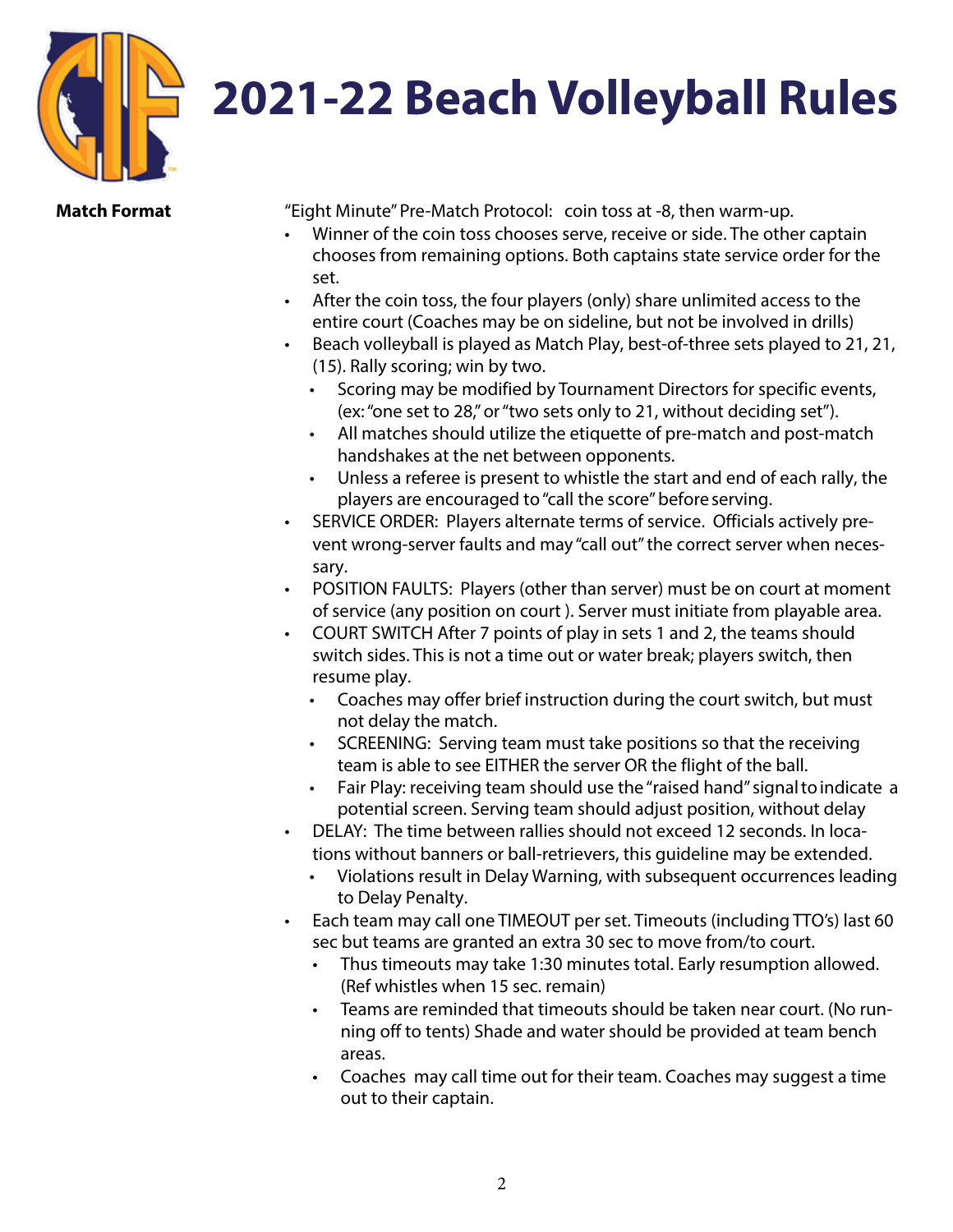## **2021-22 Beach Volleyball Rules**

| <b>Match Format</b>             | A "Technical Timeout" (TTO) after the 21 point of sets 1 and 2.<br>Interval between sets remains at 2-minutes<br>Referee offers "first choice for set 2" to the captain of the team that lost<br>the first coin-toss, and confirms "who will serve first for the team in this<br>set"<br>Then offers the other captain the remaining choice and confirms "who<br>$\bullet$<br>will serve first for the team in this set"<br>If there is a deciding (3rd) set, the 1st referee should conduct another<br>coin toss, and offer the same choices.<br>Deciding 3rd Set: New coin toss; same choices. Play to 15, win by two.<br>Switch sides on multiples of 5. There is not a Technical Time Out in the<br>deciding set.<br>At the end of the match, all players meet at the net near the referee stand<br>to shake hands with each other, then with the officials.                                                                                                                                                                                                                                                                                                                                                                                                                                                                                                                                                                                                                                                                                                                                                 |
|---------------------------------|------------------------------------------------------------------------------------------------------------------------------------------------------------------------------------------------------------------------------------------------------------------------------------------------------------------------------------------------------------------------------------------------------------------------------------------------------------------------------------------------------------------------------------------------------------------------------------------------------------------------------------------------------------------------------------------------------------------------------------------------------------------------------------------------------------------------------------------------------------------------------------------------------------------------------------------------------------------------------------------------------------------------------------------------------------------------------------------------------------------------------------------------------------------------------------------------------------------------------------------------------------------------------------------------------------------------------------------------------------------------------------------------------------------------------------------------------------------------------------------------------------------------------------------------------------------------------------------------------------------|
| <b>Warnings &amp; Sanctions</b> | All delay and misconduct warnings remain in force throughout the match.<br>Any Delay by a player or coach should result in a Team Delay Warning (Yel-<br>low card on wrist).<br>Any further delay by any member of that team, throughout the match,<br>results in Delay Penalty. (Red card on wrist)<br>Multiple Delay Penalties may be assessed within a match.<br>$\bullet$<br>Misconduct by any player or coach should be managed when possible<br>through verbal warning(s).<br>Referees may offer one FORMAL WARNING (Yellow Card) per MATCH to<br>a TEAM (player or coach) guilty of misconduct.<br>Subsequent misconduct by ANY player or coach on that team in that<br>$\bullet$<br>MATCH must be sanctioned by PENALTY (Red Card: point and serve to<br>opponent)<br>Rude Conduct is immediately sanctioned by Penalty (Red Card). It is not<br>$\bullet$<br>necessary that a Misconduct Warning (Yellow Card) have been issued previ-<br>ously.<br>Players may receive a maximum of TWO Penalties per player per SET.<br>Further misconduct results in EXPULSION for the SET. (Set is DEFAULT-<br>ED)<br>Coaches may receive a maximum of ONE Penalty per SET. Further mis-<br>$\bullet$<br>conduct results in the coach being EXPELLED for the SET. (no further<br>action)<br>Physical aggression at any time, or repeated misconduct beyond the limits<br>above, results in DISQUALIFICATION (Red and Yellow Cards held apart)<br>Disqualification of a Player results in that team defaulting the match.<br>Disqualification of a Coach does not involve a penalty point or further<br>consequence. |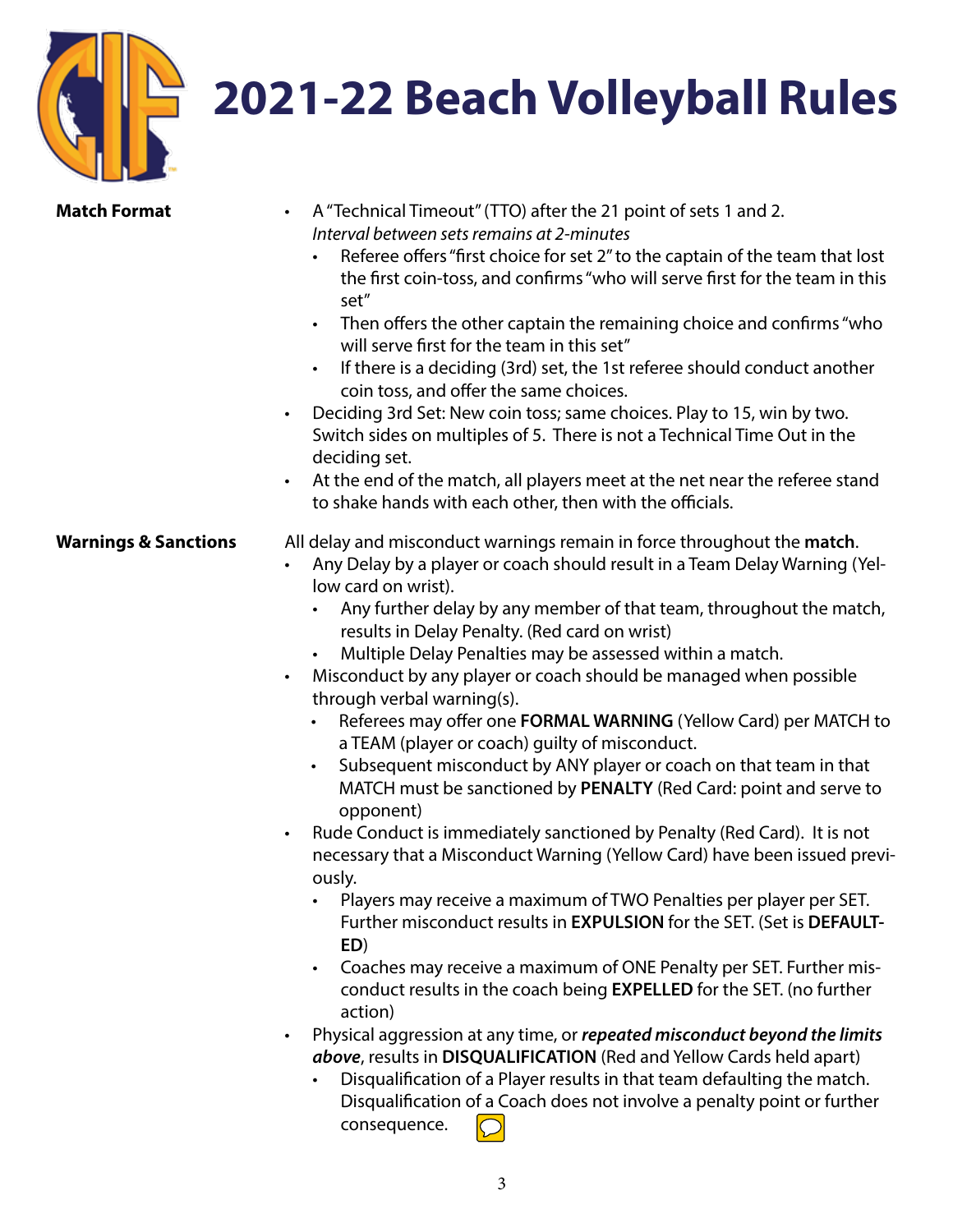

## **Playing Actions and Faults**

| <b>Blocks and play above</b><br>the net | Players must contact the ball within their own playing space (fol-<br>$\bullet$<br>low-through into the opponents playing space after contact is legal).<br>It is always illegal to attack a ball that is completely in the opponents'<br>$\bullet$<br>space.<br>Blockers may contact a ball in the opponents' space after the attack hit, or if<br>$\bullet$<br>in the referee's judgment the attackers are not attempting to play the ball.<br>"Joust" (simultaneous contact above the net) between opponents is legal.<br>$\bullet$<br>Any player may make the next play, as their team's 1st contact.<br>The block contact counts as first team contact; either player may make the<br>$\bullet$<br>2nd team contact.<br>A player may block a ball in any direction.<br>$\bullet$<br>"Directional" or "snap" blocks are legal unless the ball is caught or thrown. If<br>$\bullet$<br>the blocker clearly catches or throws the ball, the fault must be whistled.<br>As a guideline: the ball may be blocked quickly in one direction, with<br>one motion. |
|-----------------------------------------|----------------------------------------------------------------------------------------------------------------------------------------------------------------------------------------------------------------------------------------------------------------------------------------------------------------------------------------------------------------------------------------------------------------------------------------------------------------------------------------------------------------------------------------------------------------------------------------------------------------------------------------------------------------------------------------------------------------------------------------------------------------------------------------------------------------------------------------------------------------------------------------------------------------------------------------------------------------------------------------------------------------------------------------------------------------|
| <b>Attacks and Tips</b>                 | "Open hand tipping" is prohibited. Referees use "illegal attack" (Diagram<br>9, Signal 21).<br>Knuckles may be used to "poke" the ball, provided that the ball re-<br>bounds (is not caught or thrown).<br>Fingertips (including thumb) may be used to "poke" the ball only if<br>those fingertips in contact with the ball are "rigid and together."<br>Attacks with finger action (setting over the net) must be made perpen-<br>$\bullet$<br>dicular to the shoulders - either directly forward or backward.                                                                                                                                                                                                                                                                                                                                                                                                                                                                                                                                                |
| <b>Net Contact</b>                      | It is a fault to contact any part of the net between (and including) the anten-<br>nas, during the action of playing the ball.<br>The action of playing the ball includes (but is not limited to) takeoff, hit (or<br>attempt), and landing safely, ready for a new action.                                                                                                                                                                                                                                                                                                                                                                                                                                                                                                                                                                                                                                                                                                                                                                                    |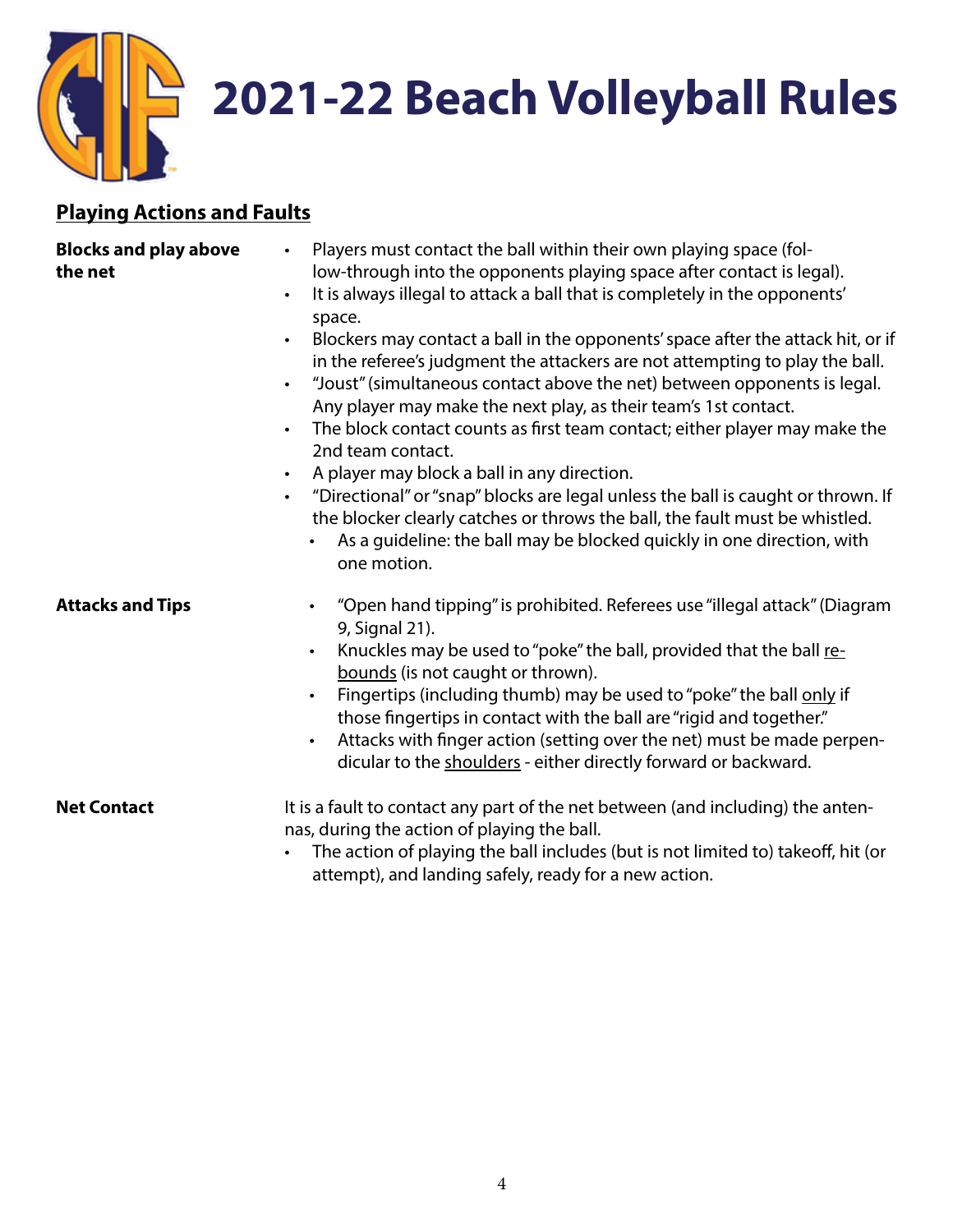

| <b>Play Under the Net, and</b><br><b>Interference</b> | Players may contact any part of the ball until it has passed completely<br>$\bullet$<br>through the plane below the net.<br>There is no centerline. Players may contact any part of the opponents' court<br>$\bullet$<br>as long as they do not interfere with the opponents' next play.<br>A player who interferes with an opponents' ability to make their next play<br>must be called for the fault.<br>Interference is a FAULT that results in a point, not a replay.<br>Note that this is sometimes a delayed call (the referee must wait to see<br>$\bullet$<br>if the opponents are truly hampered in their next action).<br>Incidental contact between opponents does not constitute interference<br>$\bullet$<br>(bump knees, briefly step on toes, etc.).<br>Interference can occur without physical contact (ex: fallen player under<br>$\bullet$<br>net prevents defender covering short).<br>Point under the net with your index finger, and say "interference." (This call<br>$\bullet$<br>will generally require explanation.) |
|-------------------------------------------------------|-----------------------------------------------------------------------------------------------------------------------------------------------------------------------------------------------------------------------------------------------------------------------------------------------------------------------------------------------------------------------------------------------------------------------------------------------------------------------------------------------------------------------------------------------------------------------------------------------------------------------------------------------------------------------------------------------------------------------------------------------------------------------------------------------------------------------------------------------------------------------------------------------------------------------------------------------------------------------------------------------------------------------------------------------|
| <b>Pursuit</b>                                        | Is legal in beach volleyball. Only balls which pass "over or outside" an antenna<br>are eligible to be pursued.<br>A player may pursue the ball by any route, including under the net and/<br>$\bullet$<br>or through the opponents' court.<br>Opponents may not interfere with legal pursuit.<br>$\bullet$<br>The ball must be played back on 2nd team contact "over or outside" the<br>same antenna.<br>Third team contact must send the ball legally through the crossing<br>$\bullet$<br>space (between the antennas).                                                                                                                                                                                                                                                                                                                                                                                                                                                                                                                    |
| <b>Ball Marks</b>                                     | The ball is "IN" if it lands inside the court, or touches a boundary line. Corner<br>"tie-downs" are not considered boundary lines.<br>If the referee is in doubt of a line call, they should immediately initiate a<br>"ball mark protocol". Players may not insist that a ball mark be reviewed.<br>Players cannot: alter the ball mark (or court boundaries), cross under<br>the net to review a mark, or attempt to influence the decision of the<br>officials.<br>The line-judge(s) may assist as the referee inspects the ball mark.<br>$\bullet$<br>The referee must be careful to inspect the correct ball mark, consider-<br>$\bullet$<br>ing ball trajectory, the effect of raised lines, and possible "splash" of soft<br>sand.<br>If the referee determines that the line was moved significantly<br>during the rally in question, they should fix the line before judging<br>the result.                                                                                                                                         |